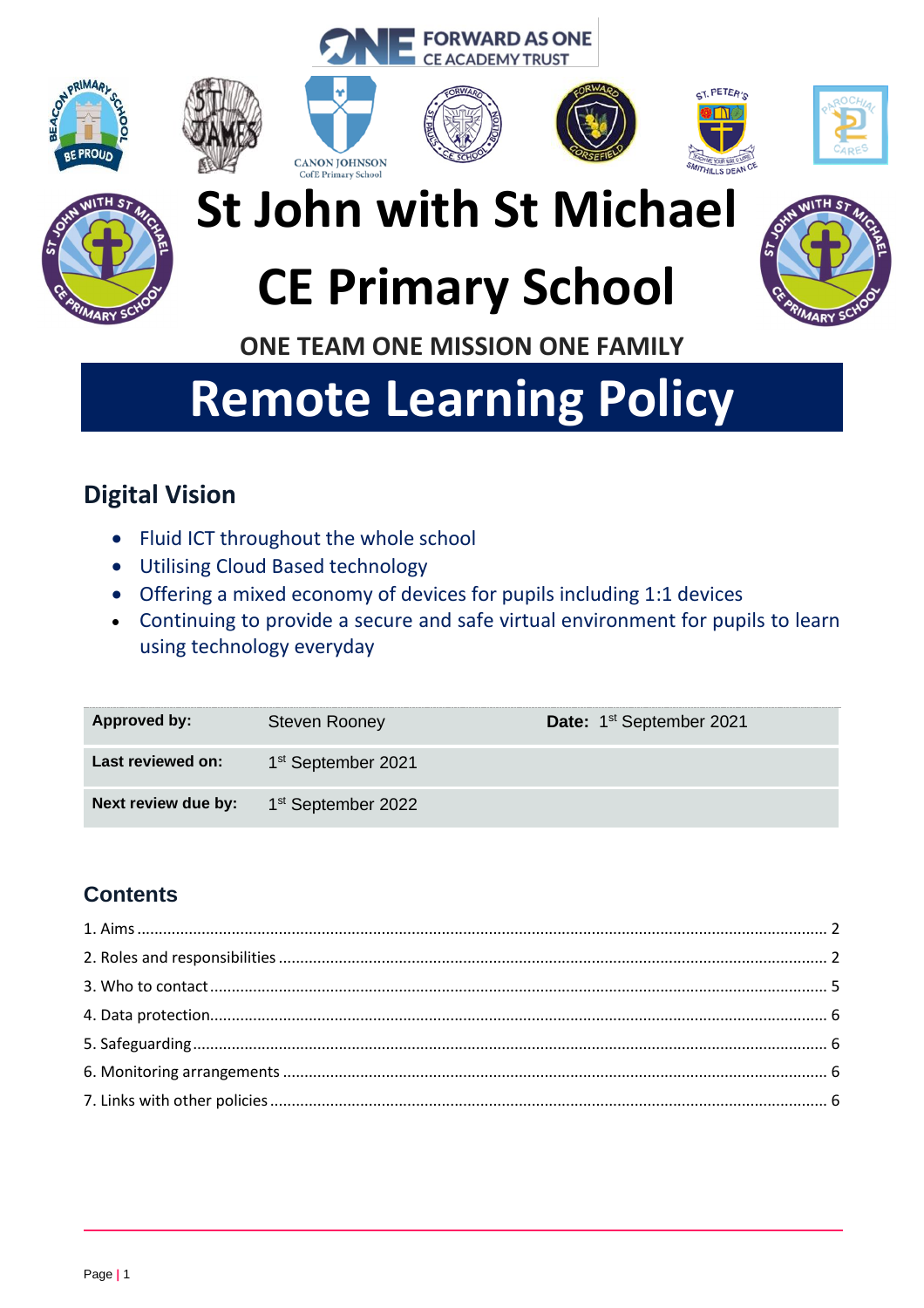## <span id="page-1-0"></span>**1. Aims**

This remote learning policy for staff aims to:

- $\triangleright$  Ensure consistency in the approach to remote learning for pupils who aren't in school including the following Covid\_19 scenarios:
- if whole class goes into lockdown and class teacher is well.
- If whole class goes into lockdown and class teacher is unwell
- If individual child has to self-isolate and is well.

Set out expectations for all members of the school community with regards to remote learning

Provide appropriate guidelines for data protection

SEND & Safeguarding issues under the lockdown or isolation circumstances

The plan complies with the expectations and principles outlined in the DFE documen[t Guidance for Full](https://www.gov.uk/government/publications/actions-for-schools-during-the-coronavirus-outbreak/guidance-for-full-opening-schools#res)  [Opening of Schools.](https://www.gov.uk/government/publications/actions-for-schools-during-the-coronavirus-outbreak/guidance-for-full-opening-schools#res)

Our lessons will be based around consolidating and deepening learning which has already taken place, alongside new learning to challenge and maintain interest. The online lessons are free to all and offer a well-balanced curriculum where work can be assessed by the class teacher. Class teachers will use the online learning tools in class so the children are familiar with access and usage.

- These tools include: Google Classrooms, Microsoft Teams, Purple Mash and LBQ. All families will have been given information on how to access these.
- In the event of any form of isolation and loss of learning caused by Coronavirus, **parents must understand that engagement in home learning is compulsory,** as is the expectation that the provision we make is available and accessible to all**.**
- However, if children themselves are too ill to attend then they should not be expected to engage in home learning.

# <span id="page-1-1"></span>**2. Roles and responsibilities**

### **2.1 Teachers**

When providing remote learning, teachers must be available between 9am and 3:15pm

If they're unable to work for any reason during this time, for example due to sickness or caring for a dependent, they should report this using the normal absence procedure

When providing remote learning, teachers are responsible for:

 $\triangleright$  Setting work – Within all plans, teachers will set appropriate work in-line with our current curriculum, suitable for the Year Group they are in.

#### **If whole class goes into lockdown / isolation and class teacher is well.**

Learning will move to online learning. Each class will move onto an online timetable.

This timetable will have:

- o A RWI and/or Literacy lesson per day which will take 30vminutes to 1 hour to complete dependent on age of child. This may be a 'live' session or pre-recorded videos.
- $\circ$  A maths lesson per day which will take 30minutes to 1 hour to complete dependent on age of child.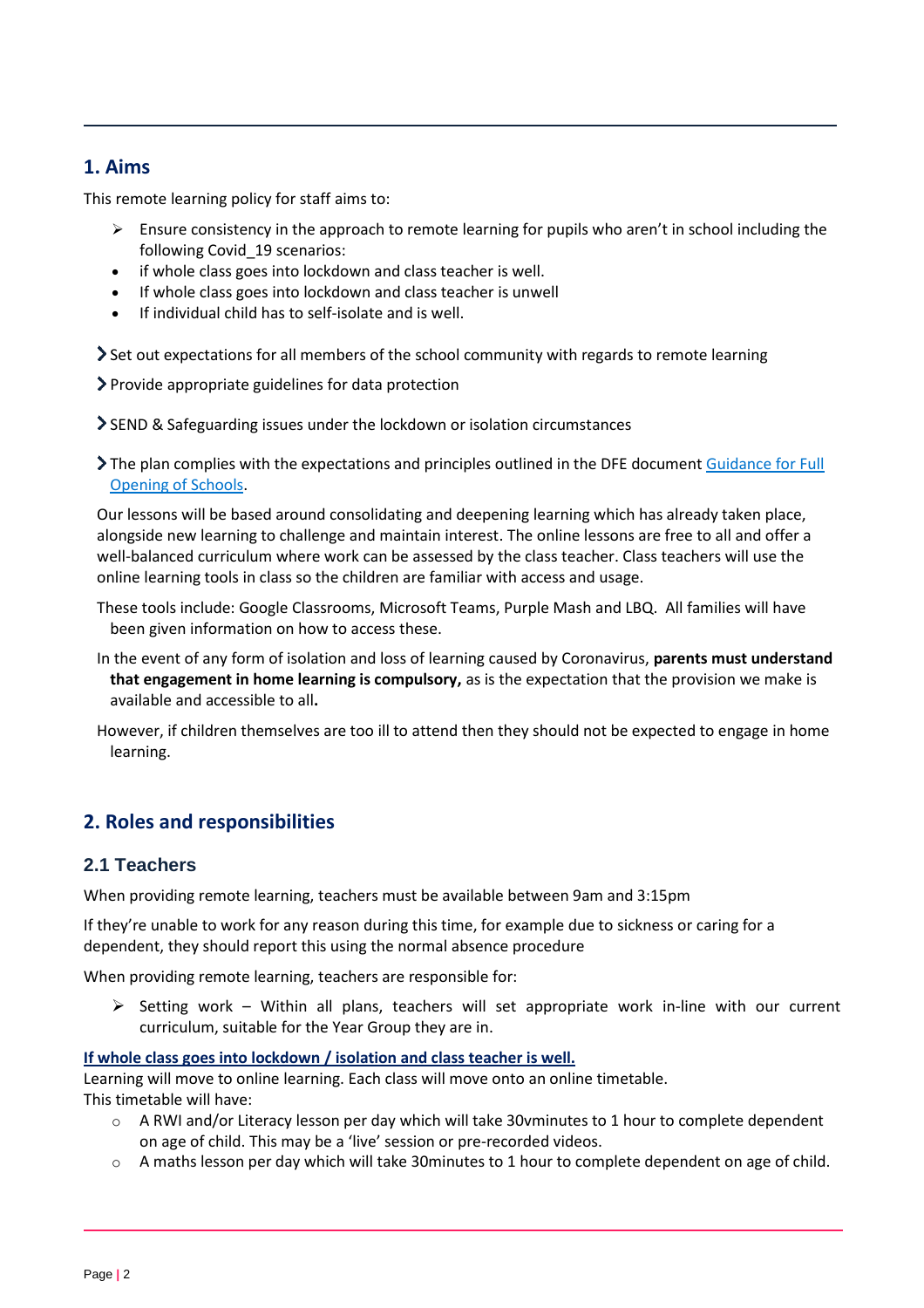- o One further lesson per day which will cover science, history, geography, Art ,DT ,RE, music, PHSE which will take 30minutes to 1 hour to complete dependent on age of child and cover the range over the week.
- o Spellings and times tables per week.
- $\circ$  Text messages/ emails will be sent daily, before the start of the school day, with any codes needed to access online LbQ. (where appropriate)
- $\circ$  A copy of the weekly timetable including timings and live teaching so parents/carers can plan their week accordingly.

Providing feedback on work

- $\circ$  Completed Work to be posted through an assignment in TEAMs. Work should only be sent to the office as a last resort.
- $\circ$  If a child does not post any work within 3 hours the class teacher will communicate via a telephone call to parent to remind the parent and child of the expectation that work is to be completed.
- $\circ$  Each child will receive a weekly progress discussion via telephone call or Teams.

#### **If whole class goes into lockdown / isolation and class teacher is unwell**

If a class goes into lockdown and the teacher is unwell school will endeavour to maintain some online learning by Mrs Driver and/or Mr Rooney taking over the class learning using teachers planning.

- o RWI, Literacy and Language and maths tasks will take priority.
- $\circ$  These members of staff will take over the class communication.
- Attending virtual meetings with colleagues, parents, pupils, multi-agency partners via Microsoft Teams all individuals should follow the following protocols:
- $\circ$  Sit against a neutral background and preferably blur your background through Teams
- o Avoid recording in their bedroom where possible (if that's not possible, use a neutral background)
- o Dress like they would for school professional/business dress.
- o Double check that any other tabs they have open in their browser would be appropriate for a child to see, if they're sharing their screen
- o Use professional language and demonstrate Forward As One Values

#### **If individual child has to self-isolate and is well.**

If a child is told to isolate at home, work will be set online for the child in line with class work.

A parent will be sent the timetable of what the class is covering that week.

Literacy and Language and Maths work will be scanned/ photographed through Teams and emailed to the child to complete. If the class is covering new learning that the class teacher thinks the child will be unable to access independently then consolidation work from previous learning will be sent instead.

The teacher will communicate with the child via class communication e.g. email, text, purple mash or Microsoft teams

If teachers will also be working in school, the lessons will be streamed in school to pupils learning remotely.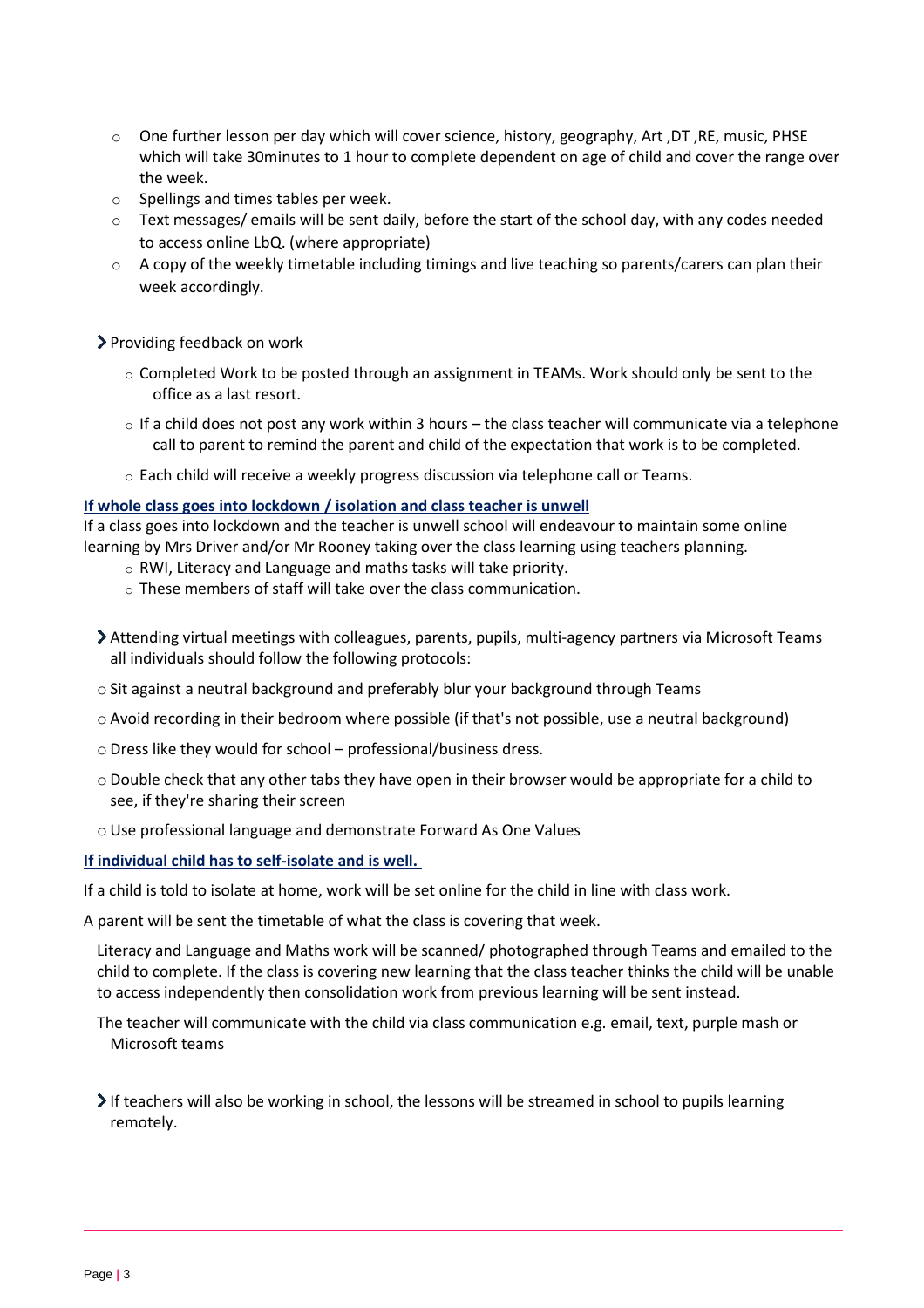## **2.2 Teaching assistants**

When assisting with remote learning, teaching assistants must be available for their usual contracted hours, for most this will be between 8.45am and 3.30pm.

If they're unable to work for any reason during this time, for example due to sickness or caring for a dependent, they should report this using the normal absence procedure.

When assisting with remote learning, teaching assistants are responsible for:

Supporting pupils who aren't in school with learning remotely.

Continuing group and one-to-one interventions such as Fast Track Tutoring remotely.

#### **2.3 SENDCo**

Alongside their teaching responsibilities, SENDCo are responsible for:

- Considering whether any aspects of the subject curriculum need to change to accommodate remote learning
- Working with teachers teaching their subject remotely to make sure all work set is appropriate and consistent
- Working with other class teachers and senior leaders to make sure work set remotely across all subjects is appropriate and consistent, and deadlines are being set an appropriate distance away from each other
- Alerting teachers to resources they can use to teach their subject remotely
- Liaising with parents/carers regarding monitoring of EHCP / IEP and multi-agency working
- Parents will be contacted if their child has an EHC plan to discuss how best to continue supporting the child.

#### **2.4 Senior leaders**

Alongside any teaching responsibilities, senior leaders (Mr Rooney, Mrs Camps and Mrs Oliver) are responsible for:

- Co-ordinating the remote learning approach across the school
- Monitoring the effectiveness of remote learning –through regular meetings with teachers and subject leaders, reviewing work set and reaching out for feedback through a questionnaire from pupils and parents
- Monitoring the attendance of remote learning and acting swiftly if children are not engaging with the home learning tasks.
- Monitoring the security of remote learning systems, including data protection and safeguarding considerations
- If a child is entitled to a FSM (not universal FSM) we will ensure food is made available on a weekly basis.

#### **2.5 Designated safeguarding lead**

The DSL is responsible for: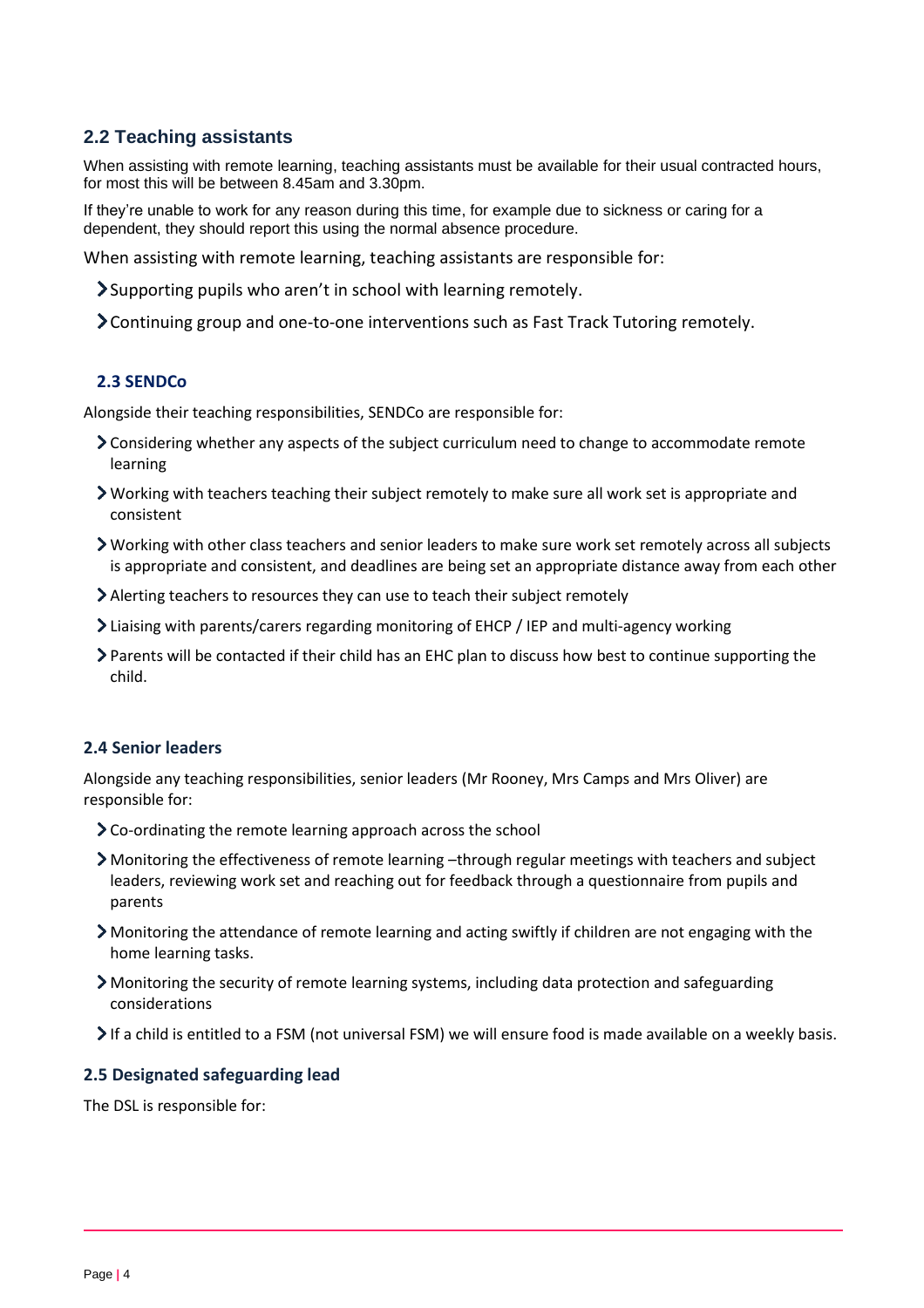If any child is vulnerable in any way, the DSL will ensure that appropriate agencies are notified and arrange for regular safe and well checks via a phone call from the DSL (Mrs Oliver). These phone calls will be logged on CPOMS.

#### **2.6 IT staff / technician support**

IT staff (Conor Hornby & Lydia Hall) are responsible for:

- Fixing issues with systems used to set and collect work
- Helping staff and parents with any technical issues they're experiencing
- Reviewing the security of remote learning systems and flagging any data protection breaches to the data protection officer
- Assisting pupils and parents with accessing the internet or devices

#### **2.7 Pupils and parents**

Staff can expect pupils learning remotely to:

- Be contactable during the school day although consider they may not always be in front of a device the entire time
- Complete work to the deadline set by teachers to the same high standard as they would do in school
- Seek help if they need it, from teachers or teaching assistants
- Alert teachers if they're not able to complete work

Staff can expect parents with children learning remotely to:

- Make the school aware if their child is sick or otherwise can't complete work
- $\ge$  Seek help from the school if they need it if you know of any resources staff should point parents towards if they're struggling, include those here
- Sole respectful when making any complaints or concerns known to staff

#### **2.8 Local Advisory Board / Trustees**

The LAB / Trustees is responsible for:

- Monitoring the school's approach to providing remote learning to ensure education remains as high quality as possible including the % of children accessing remote learning
- Ensuring that staff are certain that remote learning systems are appropriately secure, for both data protection and safeguarding reasons

# <span id="page-4-0"></span>**3. Who to contact**

If staff have any questions or concerns about remote learning, they should contact the following individuals:

- $\blacktriangleright$  Issues in setting work talk to the relevant subject lead or SENCO
- $\blacktriangleright$  Issues with behaviour talk to Mr Rooney
- $\blacktriangleright$  Issues with IT talk to Conor Hornby or Miss Hall
- Issues with their own workload or wellbeing talk to Mr Rooney and/or Mrs Camps
- Concerns about data protection talk to Mr Rooney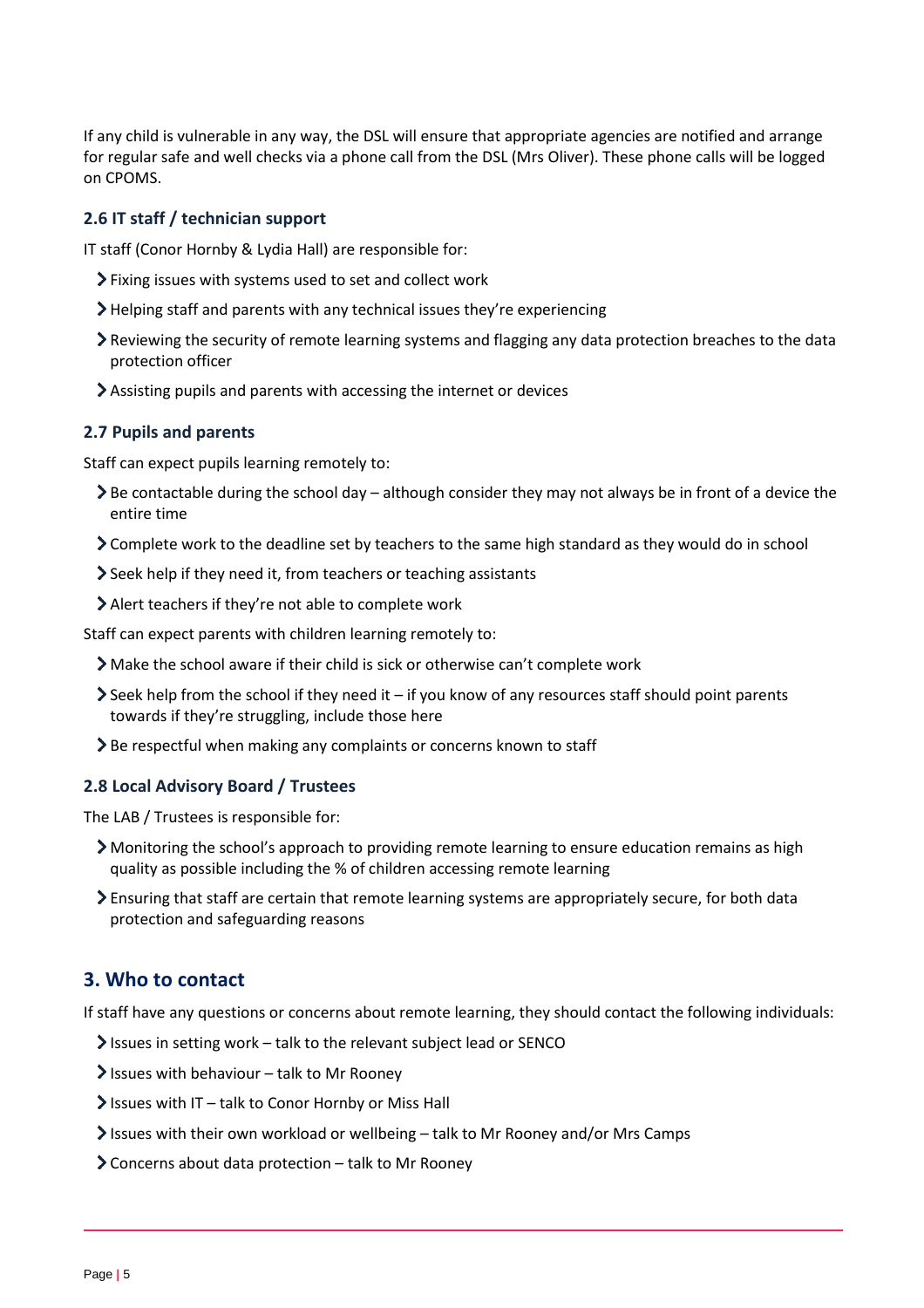Concerns about safeguarding – talk to Mrs Oliver, Mrs Camps and/or Mr Rooney

#### <span id="page-5-0"></span>**4. Data protection**

#### **4.1 Accessing personal data**

When accessing personal data for remote learning purposes, all staff members will:

- access the data on a secure cloud service on our IT network
- Use the laptop devices or iPad provided by school or a device from home.

#### **4.2 Processing personal data**

Staff members may need to collect and/or share personal data such email addresses as part of the remote learning system. As long as this processing is necessary for the school's official functions, individuals won't need to give permission for this to happen.

However, staff are reminded to collect and/or share as little personal data as possible online.

#### **4.3 Keeping devices secure**

All staff members will take appropriate steps to ensure their devices remain secure. This includes, but is not limited to:

- $\blacktriangleright$  Keeping the device password-protected strong passwords are at least 8 characters, with a combination of upper and lower-case letters, numbers and special characters (e.g. asterisk or currency symbol)
- $\geq$  Ensuring the hard drive is encrypted this means if the device is lost or stolen, no one can access the files stored on the hard drive by attaching it to a new device
- Making sure the device locks if left inactive for a period of time
- Not sharing the device among family or friends
- Installing antivirus and anti-spyware software
- $\blacktriangleright$  Keeping operating systems up to date always install the latest updates

## <span id="page-5-1"></span>**5. Safeguarding**

Staff will continue to follow the current systems in place for safeguarding outlined in our safeguarding policy and will continue to speak to the DSL and log concerns on CPOMS. The policy can be found on the school website under policies.

#### <span id="page-5-2"></span>**6. Monitoring arrangements**

This policy will be reviewed every 3 years by Mrs Camps (At every review, it will be approved by the LAB /Trustees/name or job title of individual].

### <span id="page-5-3"></span>**7. Links with other policies**

This policy is linked to our:

- > Behaviour policy
- Child protection policy and coronavirus addendum to our child protection policy